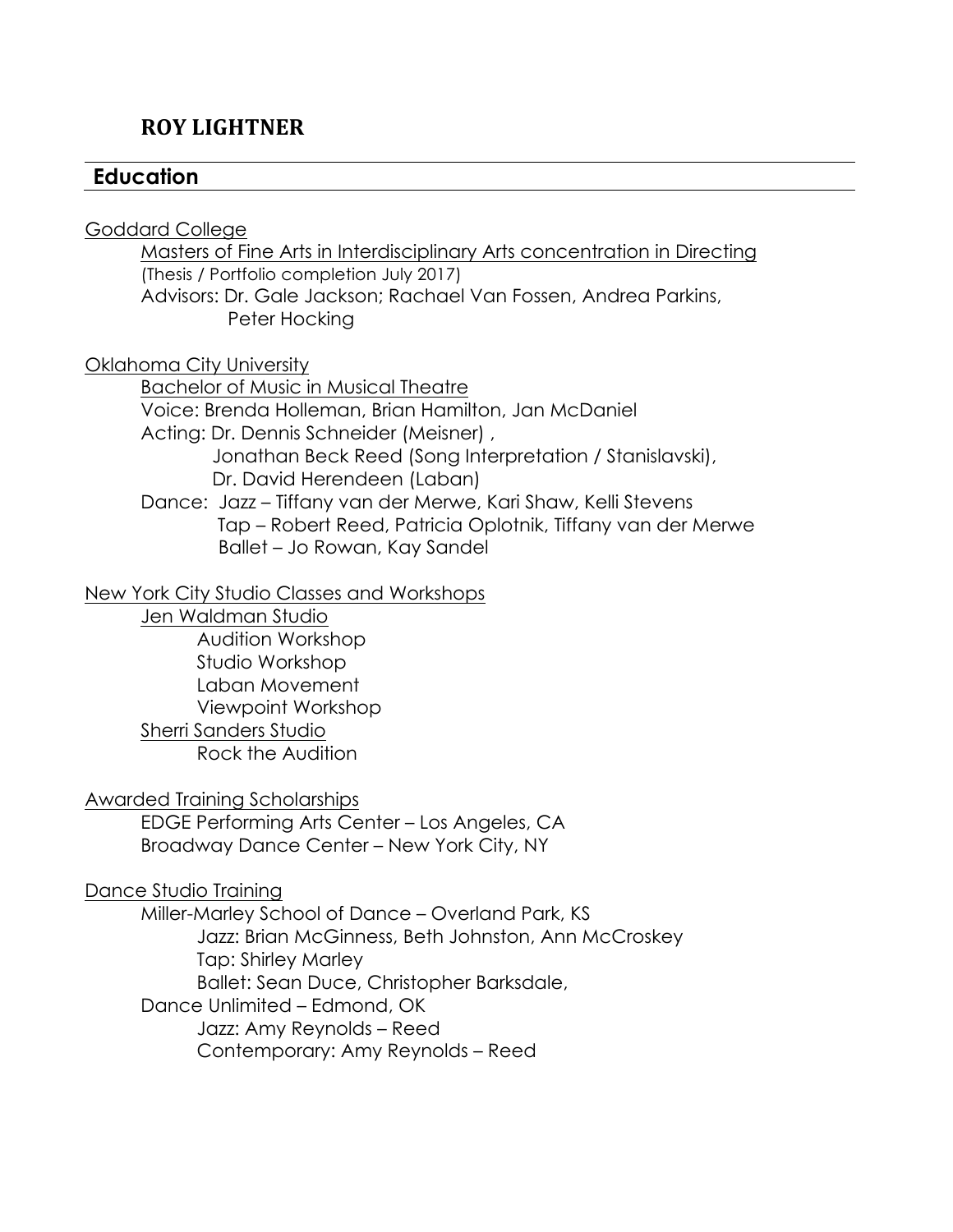# **Teaching Experience**

Ithaca College Instructor, 2013 – 2016 Artist in Residence - 2012

#### *Classes Taught*

• Musical Theatre Workshop: Audition and Advanced

An interdisciplinary, performance-oriented course focusing on audition techniques and advanced skills for the musical theatre performer. This class focused on the synthesis of acting and singing, for professional auditions. Open to seniors only.

#### • Jazz Dance I

Introductory analysis and practice of jazz dance technique for theatre performance. Students develop an understanding of fundamental movement principles, technique, and terminology.

#### • Jazz Dance II

Further analysis and practice of jazz dance technique for theatre performance. Students develop a deeper concentration in and understanding of fundamental jazz movement principles.

#### • Jazz Dance III

Intermediate work in analysis and practice of jazz dance technique in theatre performance, building on skills developed in beginning jazz and ballet classes.

#### • Jazz Dance IV

Advanced course in analysis and practice of jazz dance for theatre performance.

• Modern Dance I

Beginning analysis and practice of modern dance technique. Students a deeper concentration in and understanding of body awareness and fundamentals of improvisation.

#### • Modern Dance II

Further analysis and practice of modern dance technique. Students develop a deeper concentration in and understanding of body awareness and fundamentals of improvisation.

#### • Modern Dance III

Intermediate analysis and practice of modern dance technique. Further development of skills in selected styles and techniques in the modern idiom.

• Modern Dance IV

Advanced technique course focusing on modern dance skills designed to broaden the student's awareness of selected styles and technique in the modern idiom.

• Tap I

Introductory analysis and practice in tap dance technique. Students develop an understanding of tap dance styles, history of tap dance in stage and film, and terminology.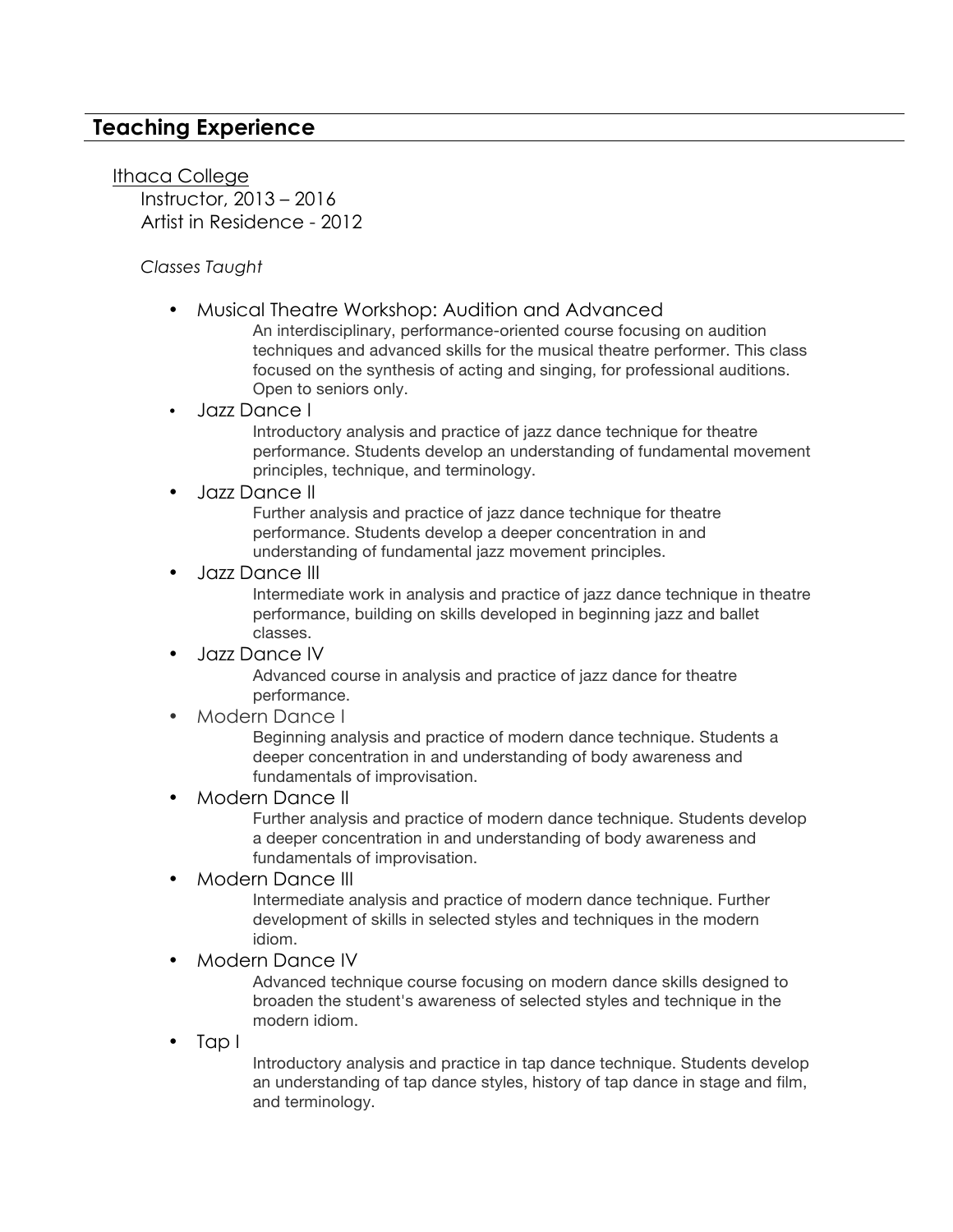• Tap II

Further analysis and practice of tap dance technique. Students develop a deeper concentration in and understanding of fundamental principles, technique, and terminology.

• Dance for the Musical Stage II

Advanced course in the techniques, forms, and styles of dance in musical theatre. Movement studies are performed to familiarize students with a variety of musical theatre dance styles focusing on 20th century dance forms. Survey of the development of dance in the American musical theatre through the present day, through readings, lectures, class discussions, student research and films.

• Street Jazz

Created elective course, focusing on the fusion of jazz, hip-hop, pop and locking, contemporary, and its relation to contemporary musical theatre.

• Rehearsal & Performance

*Legally Blonde* – Choreographer *Gone Missing* – Choreographer *How to Succeed in Business Without Really Trying* – Choreographer *Flight of the Heart: "Under the Covers"* – Creator/Director/Choreographer *A Chorus Line* – Associate Director/ Co-Choreographer *Dogfight* – Choreographer

### *Service*

- Senior Class NYC Showcase (2014-2016)
	- Worked with selection, preparation, staging and coaching of vocal material for the NYC BFA Senior Showcase
- Freshman Class Auditions / Application Review (2013 2016) Adjudicated pre-screens and live auditions for admittance into the BFA Musical Theatre program

Cornell University

Guest Lecturer ( 2015-2016 )

Workshop on "Creating Musical Theatre", the integration of story, script, rehearsal and creative process.

### Oklahoma City University

Summer Musical Theatre Program Master Class Teacher (2011-2012) *Classes Taught*

- Audition Techniques interpretation/presentation of vocal auditions
- Contemporary Jazz Dance

### North East Independent School of the Arts – San Antonio, TX

Guest Master Class Teacher / Choreographer (2011 – present)

Annual guest choreographer to create/set original work on dance majors

*Classes Taught*

• Audition Techniques

Interpretation/presentation of college vocal auditions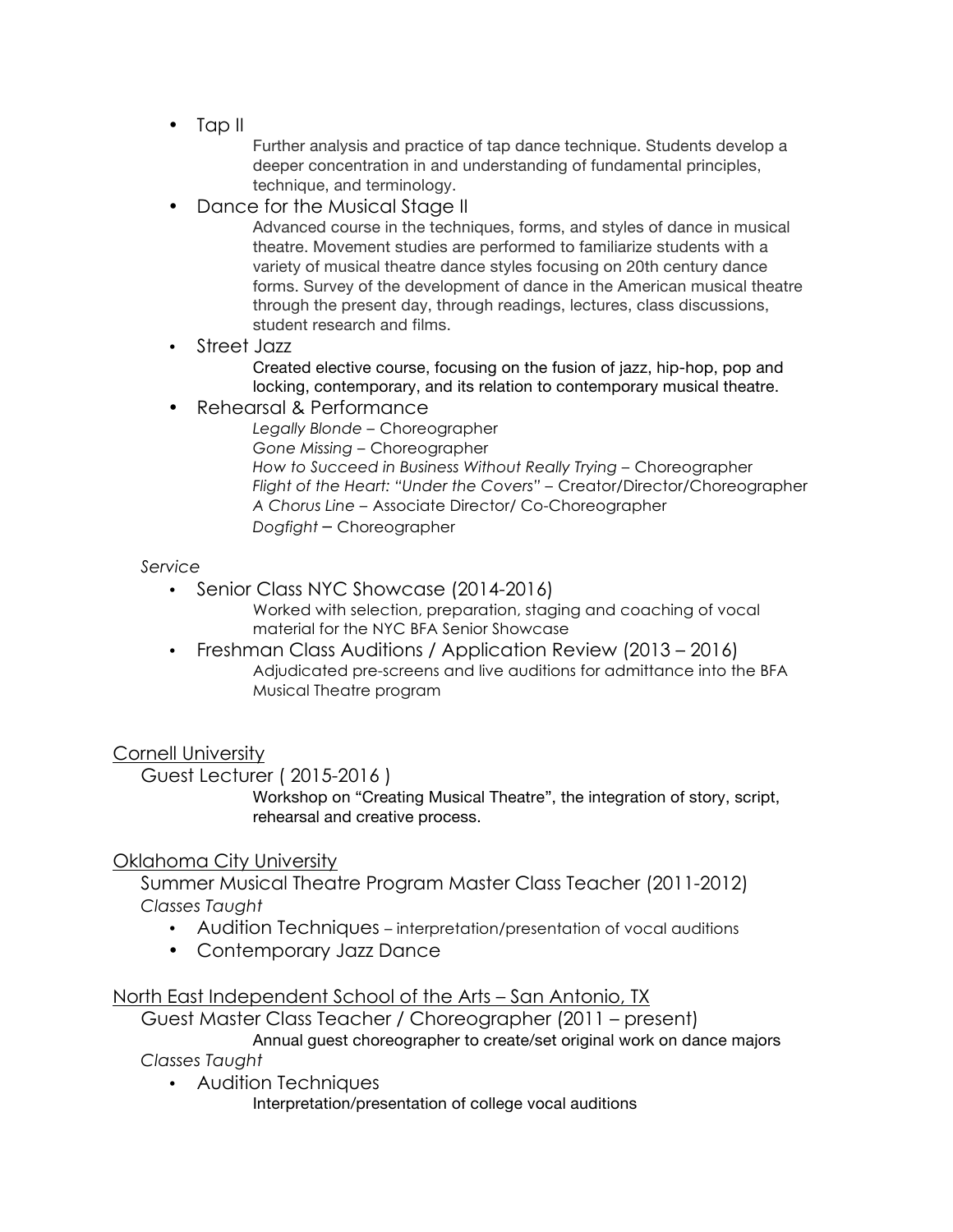• Contemporary Jazz Dance

### Dancers Inc.

National Director and Master Teacher (2010-2013)

Regional and National Events: responsibilities include: director of show both stage and front of house, master class teacher, Q & A panel discussions, workshops in development for student learning.

*Classes Taught*

- Contemporary Jazz Dance
- Musical Theatre Dance
- Jazz Dance

## Astoria School of Fine Arts

Curriculum Development / Teacher, (2010-2013)

Created the Contemporary Dance and Jazz Dance curriculum for the Professional, Pre-Professional, and Youth Development Programs

*Classes Taught*

- Contemporary Jazz
- Jazz Dance
- Musical Theatre Dance

# Professional Performing Arts School – New York City

Instructor of Dance, (2011-2012)

Introductory and Intermediate instruction of Jazz Dance technique to Musical Theatre Majors

*Classes Taught*

- Jazz Dance
- Musical Theatre Dance

## University of Central Oklahoma

Summer Musical Theatre Guest Teacher (2008) *Classes Taught*

• Jazz Dance

## Platinum Dance Experience

Master Teacher and Adjudicator (2009 – 2010)

National Tour: Of Convention / Competition Adjudicator

*Classes Taught*

- Musical Theatre Dance
- Jazz Dance

Dance Unlimited Guest Teacher (2005 – 2011)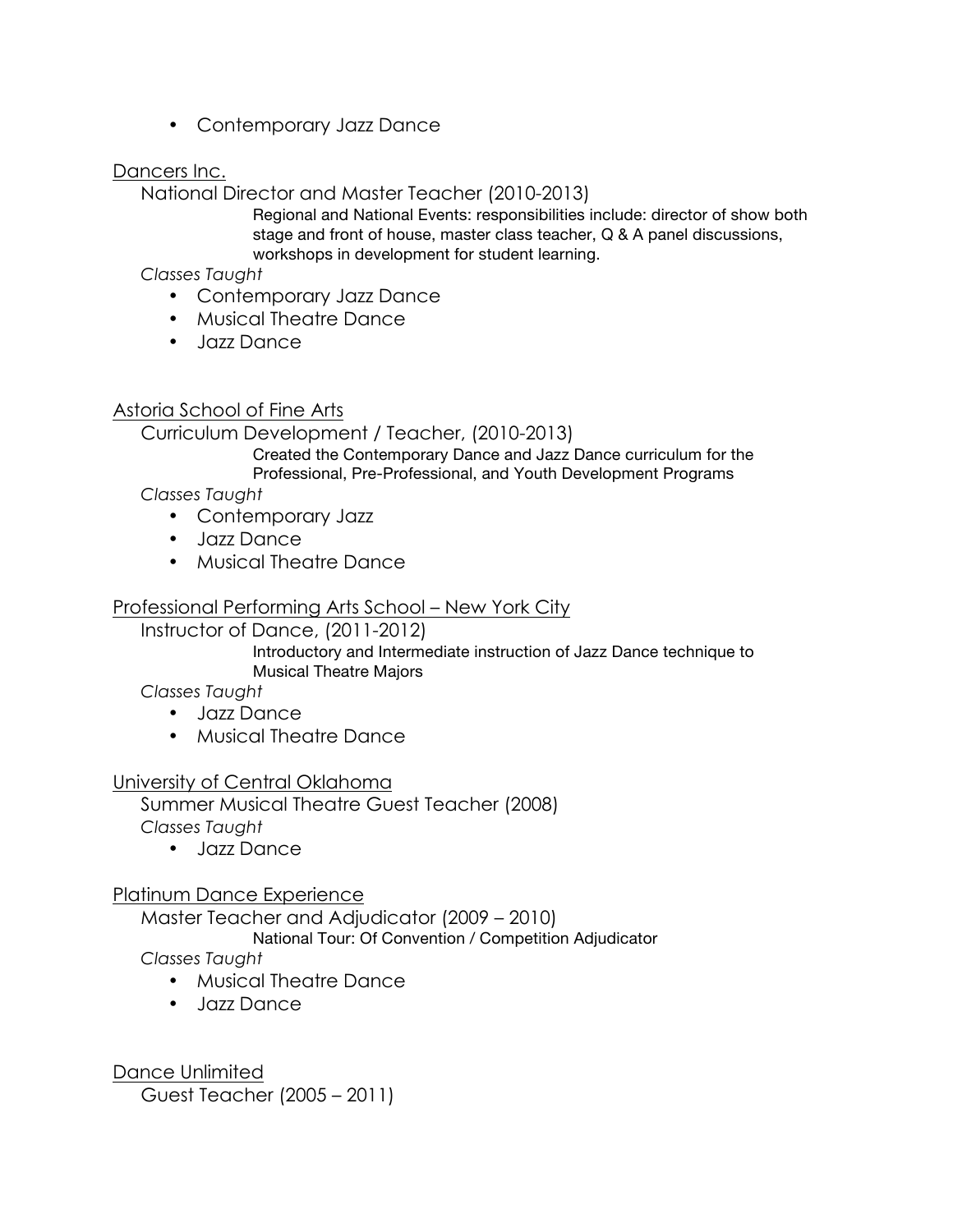Classes Taught

- Contemporary Dance
- Jazz Dance

### Theatre Companies / Performing Arts Schools

| Spotlight Acting Academy | Edmond, OK           | <b>Guest Teacher</b>        |
|--------------------------|----------------------|-----------------------------|
| Way Off Broadway         | Fairfield, IA        | Guest Teacher               |
| Miller-Marley School of  | Kansas City, KS      | <b>Master Class Teacher</b> |
| Dance and Voice          |                      |                             |
| Wisconsin Rapids Theatre | Wisconsin Rapids, WI | <b>Master Class Teacher</b> |
| Music Theatre for Young  | Wichita, KS          | <b>Master Class Teacher</b> |
| People                   |                      |                             |

### Private Studios/Conventions

Master Teacher for over 50 private dance studios, conventions, intensives in: Alabama, Arizona, California, Connecticut, Florida, Illinois, Iowa, Kansas, Maine, Maryland, Massachusetts, Michigan, Mississippi, Missouri, New Hampshire, New Jersey, New York, North Carolina, Ohio, Oklahoma, Pennsylvania, Rhode Island, South Carolina, Texas

# **Director / Choreographer - SDC** (selected credits)

| <b>Theatrical Productions</b> |                                  |                                                         |
|-------------------------------|----------------------------------|---------------------------------------------------------|
| Lucky To Be Me                | New York City Opera              | Asst. Choreographer<br>Ted Sperling /Peggy Hickey       |
| This Magic Moment             | Transcendence Theatre<br>Company | <b>Director</b>                                         |
| Wine Country Speakeasy        | Transcendence Theatre<br>Company | Director / Creator                                      |
| Gala Celebration              | Transcendence                    | Director / Creator                                      |
| A Chorus Line                 | Ithaca College                   | Associate Director/<br>Choreographer                    |
| Oh, What A Night!             | Transcendence Theatre<br>Company | Creator / Director*<br>*Broadway World SF Best Director |
| Under the Covers              | <b>Ithaca College</b>            | Creator/Director/Choreo.                                |
| Superheroes In Love           | Transcendence Theatre<br>Company | <b>Director</b>                                         |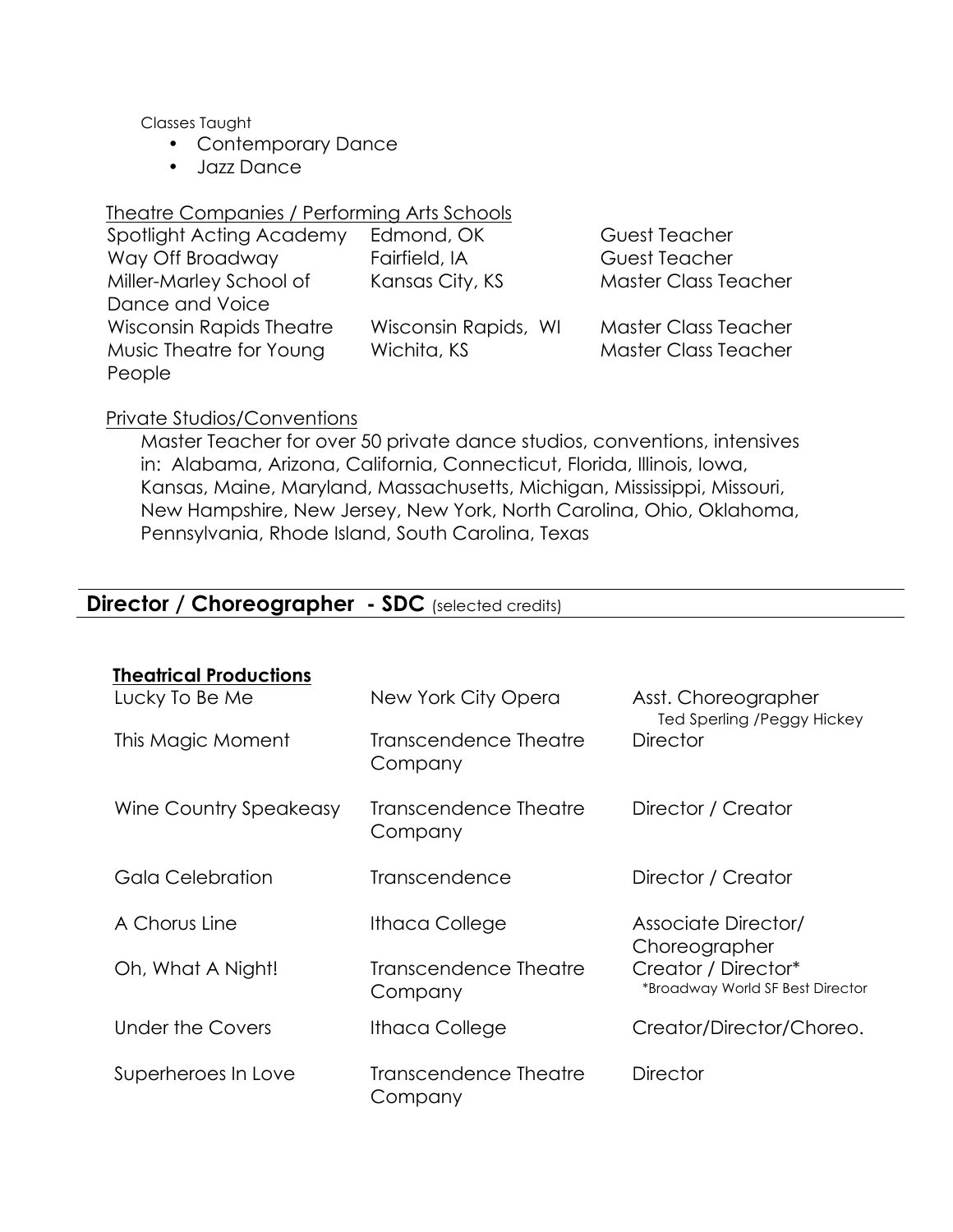| Dogfight                    | <b>Ithaca College</b>                                                     | Choreographer                                                         |
|-----------------------------|---------------------------------------------------------------------------|-----------------------------------------------------------------------|
| Miss Saigon                 | Way Off Broadway                                                          | Choreographer<br>Artistic Director: Randal West                       |
| Joy to the World            | <b>Transcendence Theatre</b>                                              | <b>Associate Director/Co-</b>                                         |
| Music of the Night          | Company<br><b>Transcendence Theatre</b><br>Company                        | Choreographer<br>Choreographer<br>Artistic Director: Amy Miller       |
| Bring It On                 | Music Theatre Kansas City                                                 | Director/Choreographer                                                |
| Hairspray                   | Music Theatre Kansas City                                                 | Director*/Choreographer                                               |
| How to Succeed              | <b>Ithaca College</b>                                                     | *Broadway World KC Best Director<br>Choreographer                     |
| Legally Blonde              | <b>Ithaca College</b>                                                     | Choreographer                                                         |
| <b>Magical Mystery Tour</b> | NYC Floating Theatre                                                      | Dir. Greg Bostwick<br>Choreographer                                   |
| Hairspray                   | Way Off Broadway                                                          | Choreographer                                                         |
| <b>Gone Missing</b>         | <b>Ithaca College</b>                                                     | Choreographer                                                         |
| Hound of the Baskervilles   | Cape Playhouse<br>New Jersey Rep. Theatre<br>Penguin Rep<br>Depot Theatre | Tango Choreographer<br>Dir. Mark Shanahan                             |
| Music Man                   | Geva Theatre                                                              | Asst. Choreographer                                                   |
| No Way to Treat a Lady      | Cape Playhouse                                                            | Dir. Mark Cuddy/ Peggy Hickey<br>Asst. Director<br>Dir. Mark Shanahan |
| Little Shop of Horrors      | Music Theatre of Kansas<br>City                                           | Choreographer                                                         |
| Acting Out                  | <b>Hangar Theatre</b>                                                     | Choreographer                                                         |
| Dance The Night Away        | Kitchen Theatre                                                           | Artistic Director: Jen Waldman<br>Choreographer                       |
| Dirty Rotten Scoundrels     | Music Theatre of Kansas<br>City                                           | Choreographer                                                         |
| Thoroughly Modern Millie    | <b>MTKC</b>                                                               | Choreographer                                                         |
| <b>To Hell And Back</b>     | Ares Nova                                                                 | Choreographer                                                         |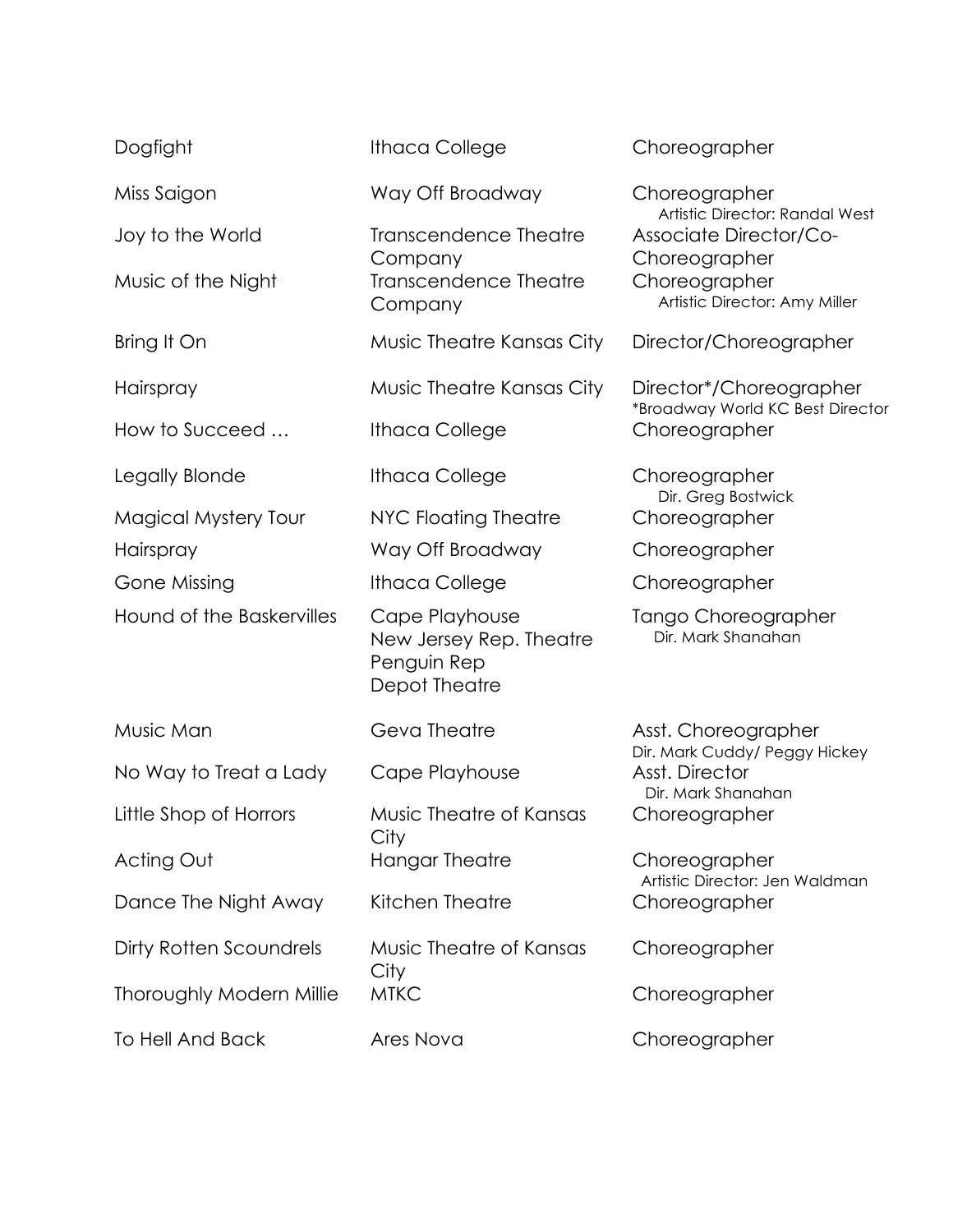### **Industrials / Concerts**

A Prom Piece **NY Jazz Enterprise** Selected Choreographer Marry You **B.C. Beat NYC** Selected Choreographer Good News, a pop show Oklahoma State Fair Choreographer Stamp It Up **CRICAL COMBING Centennial** Director/Choreographer

IN YOUR EYES original ballet Miller-Marley Kansas City Creator/Choreographer

# **Acting Experience – AEA** (selected credits)

### **Theatrical**

**Babes In Toyland Football Player Avery Fisher, Lincoln Center**  Choreo. Peggy Hickey *Lucky To Be Me* Vocal Standby for Michael Ceveris & Cheyanne Jackson New York City Opera Dir. Ted Sperling/Peggy Hickey A Man of No Importance Alfie Byrne Music Theatre Kansas City *The Polar Express* Principal Vocal Soloist Kansas City Symphony Peanuts **Principal Vocal Soloist** Kansas City Symphony *7 Brides for 7 Brothers* Gideon Music Theatre of Wichita Wayne Bryan/Peggy Hickey *You're A Good Man, Charlie Brown* Charlie Brown STAGES St. Louis Dir. Ben Nordstrom Oklahoma CityRep Dir. Jonathan Beck Reed *John & Jen* John OKC Musical Theatre *CATS* Mungojerrie Music Theatre of Wichita *Hairspray* IQ Music Theatre of Wichita Dir. Greg Graham *Damn Yankees* Vernon Music Theatre of Wichita *Seussical* Wickersham u/s Horton Music Theatre of Wichita Phantom **Ensemble Music Theatre of Wichita The Music Man Ensemble/Dance** Capt. GEVA Theatre Dir. Mark Cuddy Peter Pan<br>
Ensemble Alabama Shakespeare Festival *Stand Alone* Man 1 NYU Tisch School of the Arts B List of Broadway **Principle Soloist** Music Theatre Kansas City *Joseph* ... Dreamcoat and Benjamin and Music Theatre of Wichita West Side Story **Baby John** Music Theatre of Wichita *Beauty and the Beast* Whisk/Ensemble Music Theatre of Wichita A Chorus Line **Mark** Music Theatre of Wichita Phantom **Ensemble Music Theatre of Wichita** *Aida* Ensemble Music Theatre of Wichita